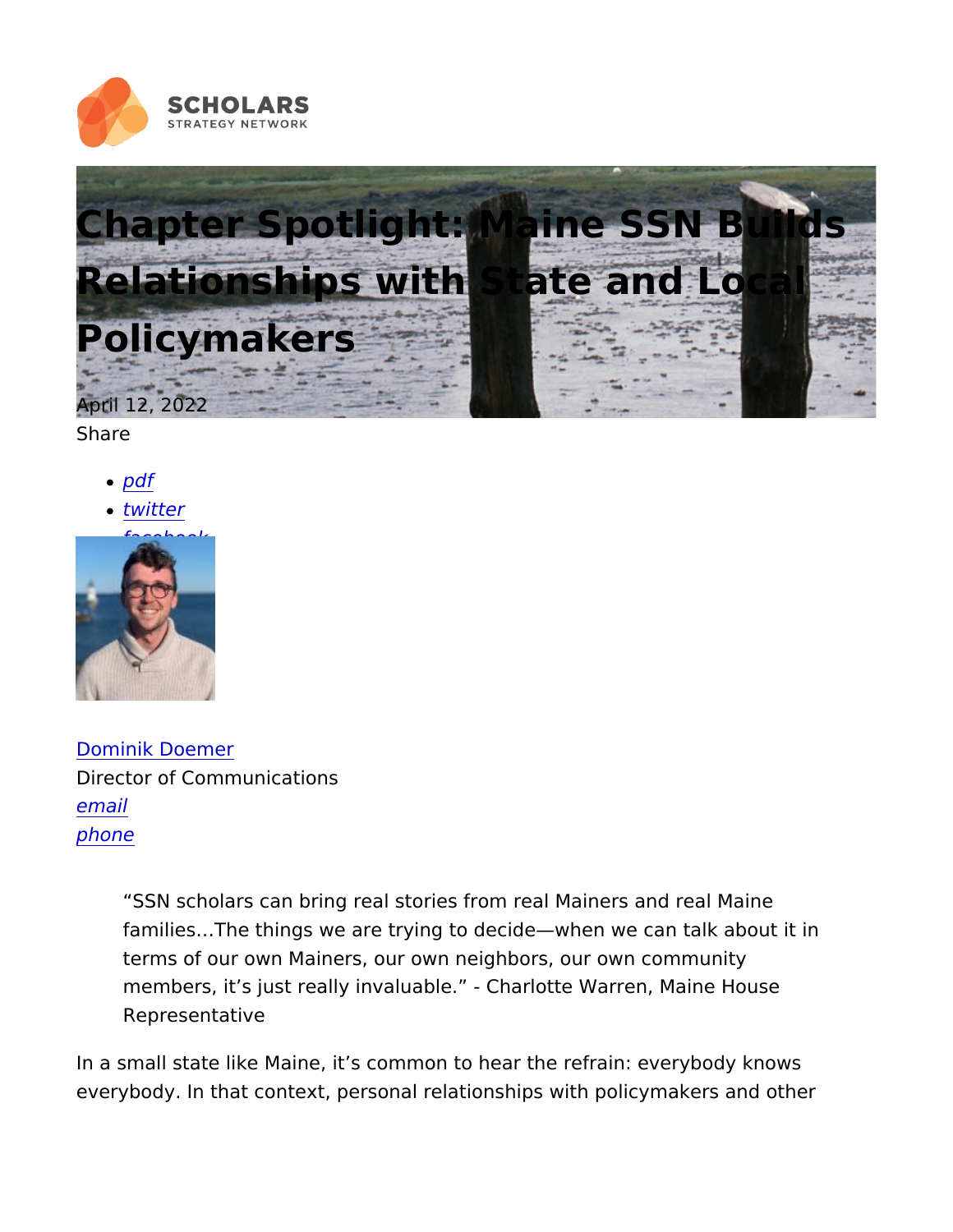leaders are even more important if you want your research to info That s why the Maine SSN chapter has been hard at work over the to build relationships at all levels of government and with civic o the state. And it s paying off.

Over the course of the last year, the chapter received over a doz policymakers in both the state legislature and local government s input at various stages of the policymaking process, from policy d more tactical efforts to get objective expertise on an issue or bil here?

Rob Glover

The first step to closing the research-policy gap is for researcher understand the policymaking process and how they can get involv Maine SSN has repeatedly organized workshops on the state legis give researchers a better understanding of how to naviga**Reob**t. Ch [Glov](https://scholars.org/scholar/robert-glover)e explained:

We ve run kind of the same workshop on demystifying the leg numerous times over the past few years. Now I think our memb point where they have a sense of how to navigate the legislati and the expectations of what testimony entails, and things lik because more of our members are engaged in the legislature, seeing more incoming requests either to me as a chapter lead members directly.

These events often also feature legislators as guest speakers, al to gain valuable insider knowledge on how the legislature works a to start building relationships. Most recently, the chapter organiz Colby College called Building Bridges: How Can Academic Resea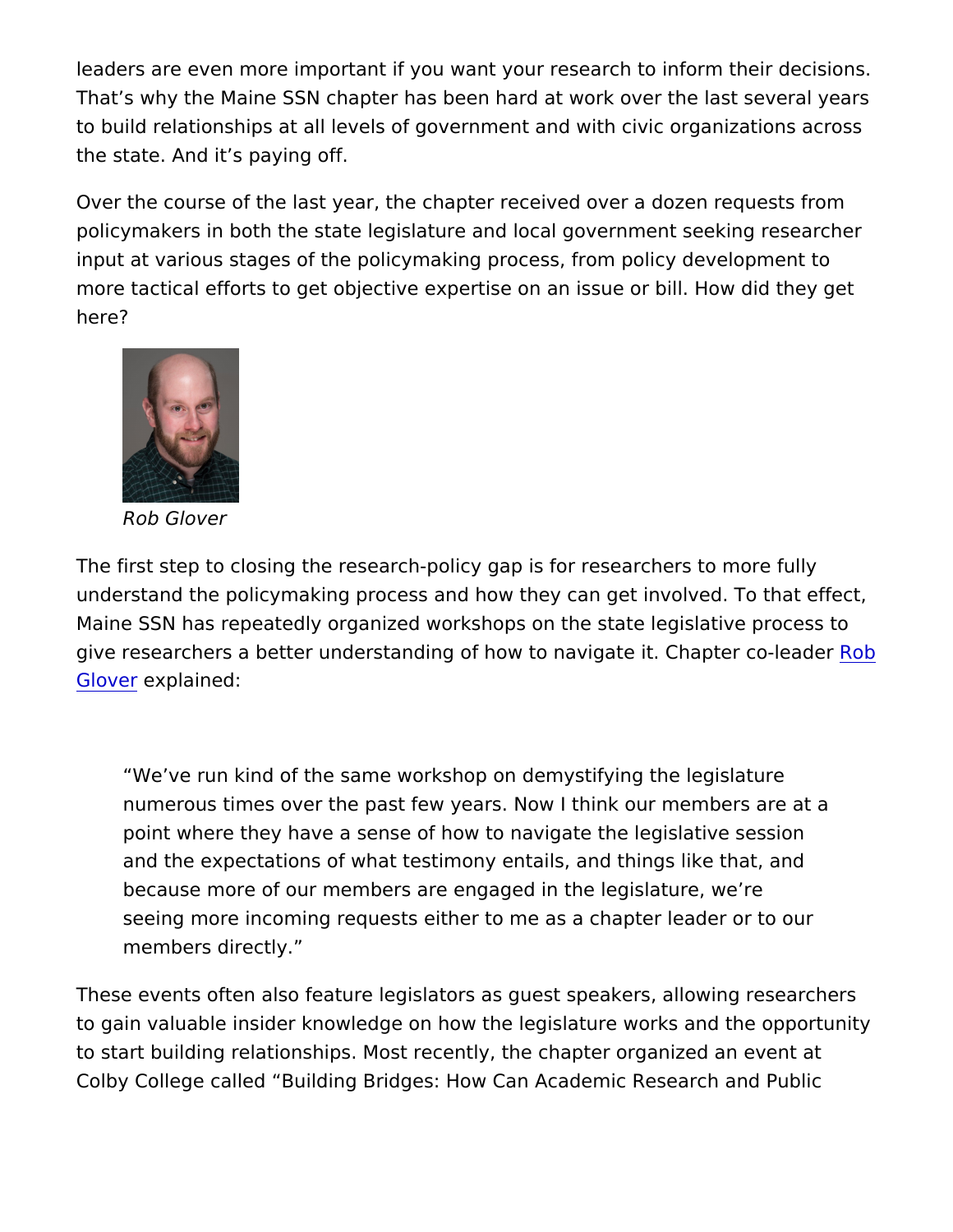Policy Inform Each Other? that featured Maine House Representa and Charlotte Warren, as well as Julie Anne Smith, Executive Dire Farm Bureau.

Building Bridges Event, Colby College

At the event, Representative Warren shared her thoughts on how involved and the value Maine SSN has provided:

I serve on the Criminal Justice and Public Safety Committee. of different policy work around lots of reform of the criminal j in general & We work a lot on restructuring drug sentencing and policy in the state. And I lean on both Winifred Tate and Rob do a lot of research in these areas&Not only will they come ar and their students will come and testify, but they re actually d research...SSN scholars can bring real stories from real Maine Maine families & The things we are trying to decide when we ca about it in terms of our own Mainers, our own neighbors, our o community members, it s just really invaluable.

In addition to providing members with an understanding of the sta process, the chapter launched an innovative legislative log sever has kept chapter members up-to-date on the top local and state p that they can get involved in. Every other week, chapul Fridoxglsicy fe